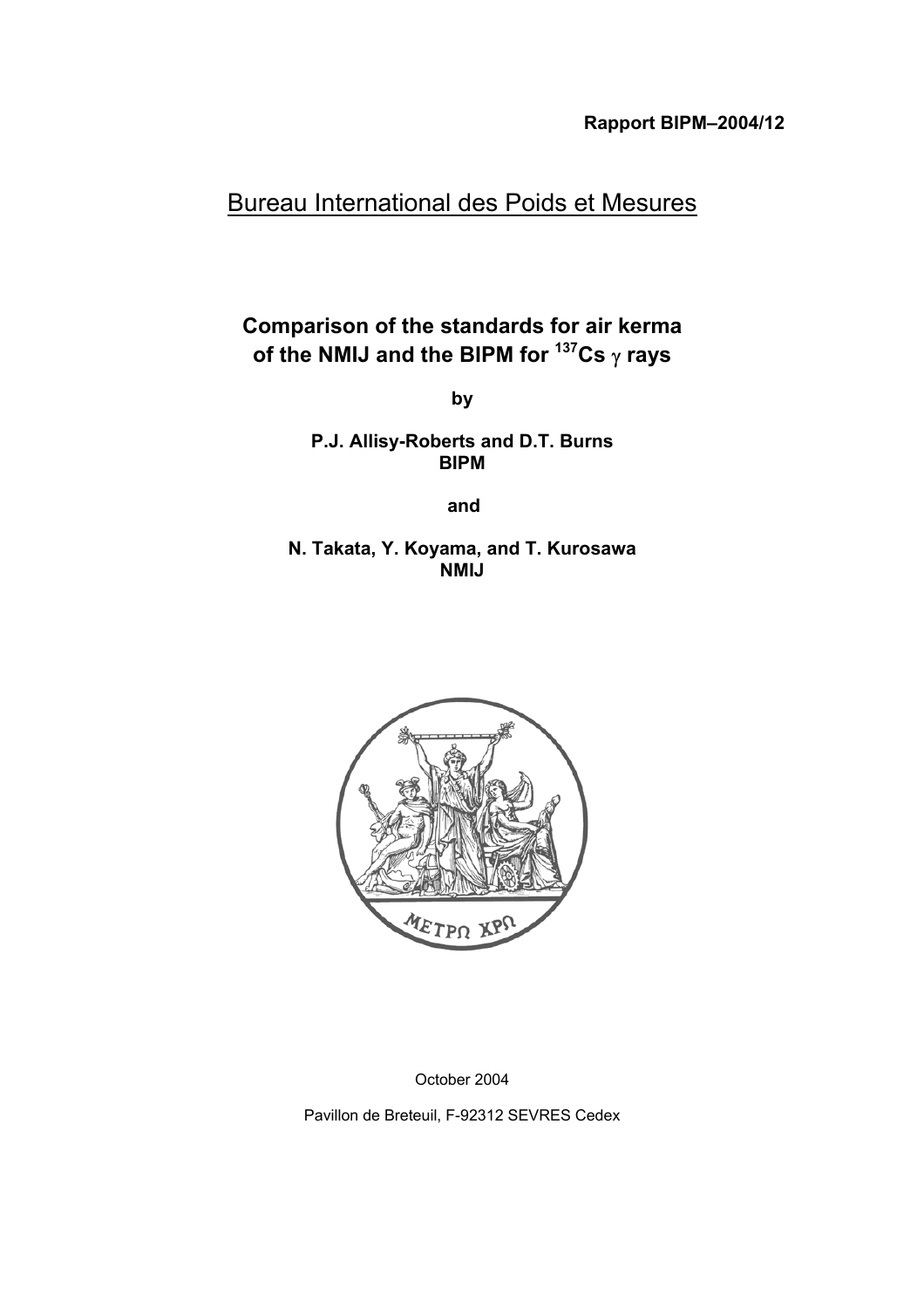# **Comparison of the standards for air kerma of the NMIJ and the BIPM for 137Cs** γ **rays**

by

P.J. Allisy-Roberts\*, D.T. Burns\*, N. Takata\*\*, Y. Koyama\*\*, and T. Kurosawa\*\*

\*Bureau International des Poids et Mesures, F-92312 Sèvres Cedex

\*\* Ionizing Radiation Section, National Metrology Institute of Japan, AIST, 305-8568 Japan

#### **Abstract**

A first comparison of the standards of air kerma of the National Metrology Institute of Japan, National Institute of Advanced Industrial Science and Technology (NMIJ/AIST) and of the Bureau International des Poids et Mesures (BIPM) has been carried out in 137Cs radiation. The comparison result is 1.0005 with a relative standard uncertainty of  $2.8 \times 10^{-3}$ . This result indicates that the NMIJ and BIPM standards are in agreement within one standard uncertainty.

#### **1. Introduction**

A comparison of the standards of air kerma of the National Metrology Institute of Japan, National Institute of Advanced Industrial Science and Technology (NMIJ/AIST), and of the Bureau International des Poids et Mesures (BIPM), has been carried out in <sup>137</sup>Cs radiation. The NMIJ standard of air kerma [1] is comprised of two cylindrical graphite cavity ionization chambers of different size constructed at the NMIJ (C-110G No. 766 and C-110G No. 764), dimensional details of which are given in [2]. The BIPM air kerma standard is described in [3, 4]. The comparison of the standards took place at the BIPM in January 2001.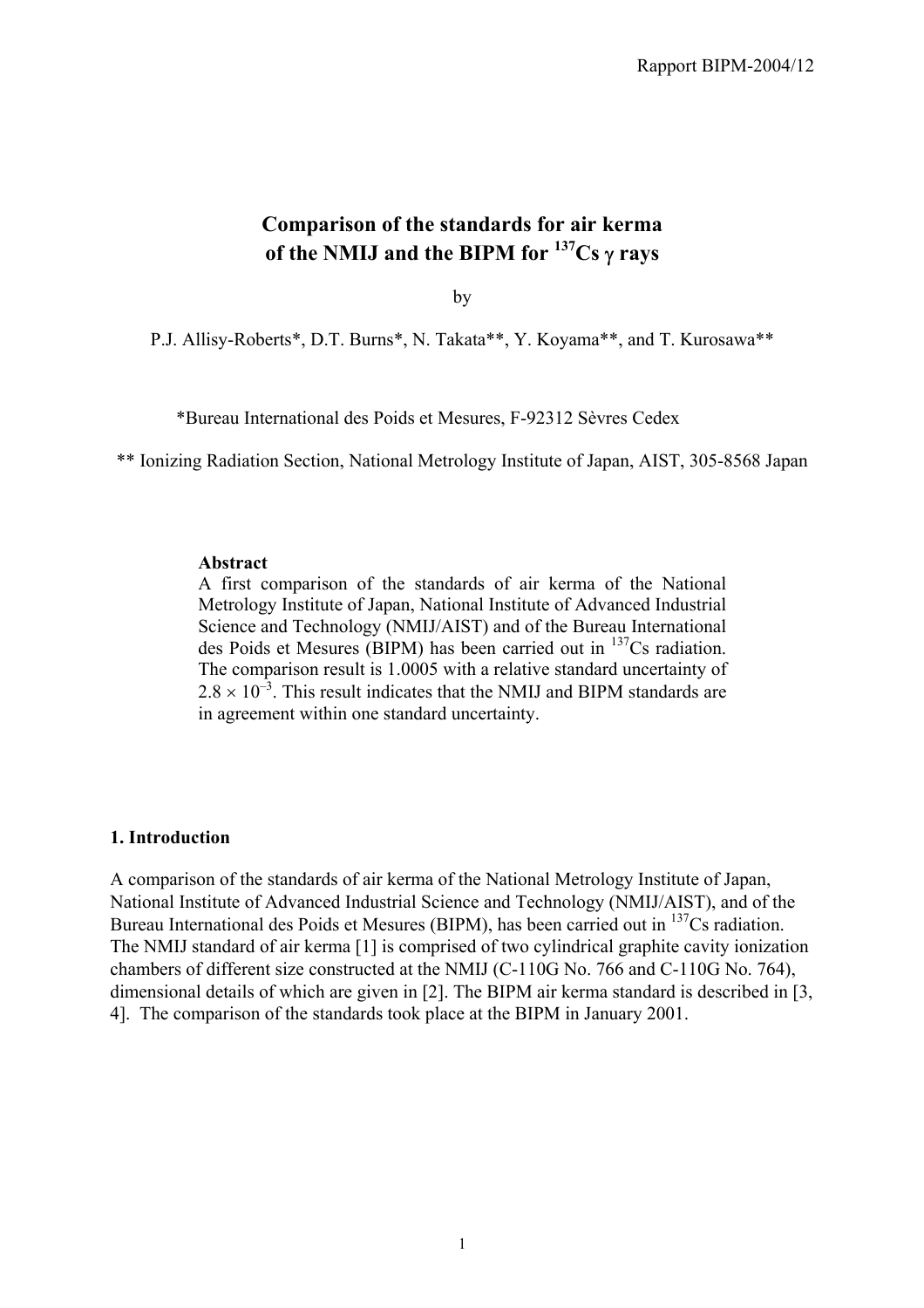### **2. Determination of the air kerma rate**

The air kerma rate is determined using the relation

$$
\dot{K} = \frac{I}{m} \frac{W}{e} \frac{1}{1 - \overline{g}} \left( \frac{\mu_{\text{en}}}{\rho} \right)_{\text{a,c}} \overline{s}_{\text{c,a}} \Pi k_i \quad , \tag{1}
$$

where

| I/m |  | is the ionization current per unit mass of air measured by the standard, |
|-----|--|--------------------------------------------------------------------------|
|     |  |                                                                          |

- *W* is the average energy spent by an electron of charge *e* to produce an ion pair in dry air,
- $\overline{g}$  is the fraction of electron energy lost to bremsstrahlung,
- $(\mu_{en}/\rho)_{a,c}$  is the ratio of the mean mass-energy absorption coefficients of air and graphite,
- $\bar{s}_{\text{ca}}$  is the ratio of the mean stopping powers of graphite and air,

 $\prod k_i$  is the product of the correction factors to be applied to the standard.

## **3. Experimental method**

The air kerma is determined at the BIPM under the following conditions [4]:

- the distance from source to reference plane is 1 m,
- the field size in air at the reference plane is normally10 cm in diameter, the photon fluence rate at the field edge being 50 % of the photon fluence rate on the central axis. However, a larger field size (20 cm diameter) was used for this comparison to provide a more uniform beam profile for the size of the NMIJ standards.

Each NMIJ/AIST chamber was placed so that its centre was in the reference plane of the gamma ray field but angled at 45° to the direction of the gamma ray beam as shown in Figure 1.

Data concerning the various factors entering in the determination of air kerma in the  $^{137}Cs$ beam using the two standards are shown in Tables 1 and 2. They include the physical constants [5], the correction factors entering in (1), the volume of each chamber cavity and the associated uncertainties [1, 4]. Also shown are the relative standard uncertainties in the ratio  $R<sub>K</sub>$  that represents the comparison result;

$$
R_K = \dot{K}_{\text{NMIJ}} / \dot{K}_{\text{BIPM}} \tag{2}
$$

The correction factors for the NMIJ standard were determined at the NMIJ. Some correction factors were reassessed at the BIPM as described in the following paragraphs.

### *k***s : correction factor for losses due to ion recombination**

 Values for the parameters describing ion recombination losses were obtained for the two chambers from measurements at the BIPM [2]. The ionization currents measured in the  $^{137}Cs$ beam are quite small (between 4 pA and 45 pA) and consequently there is no significant volume recombination for either of the NMIJ primary standards.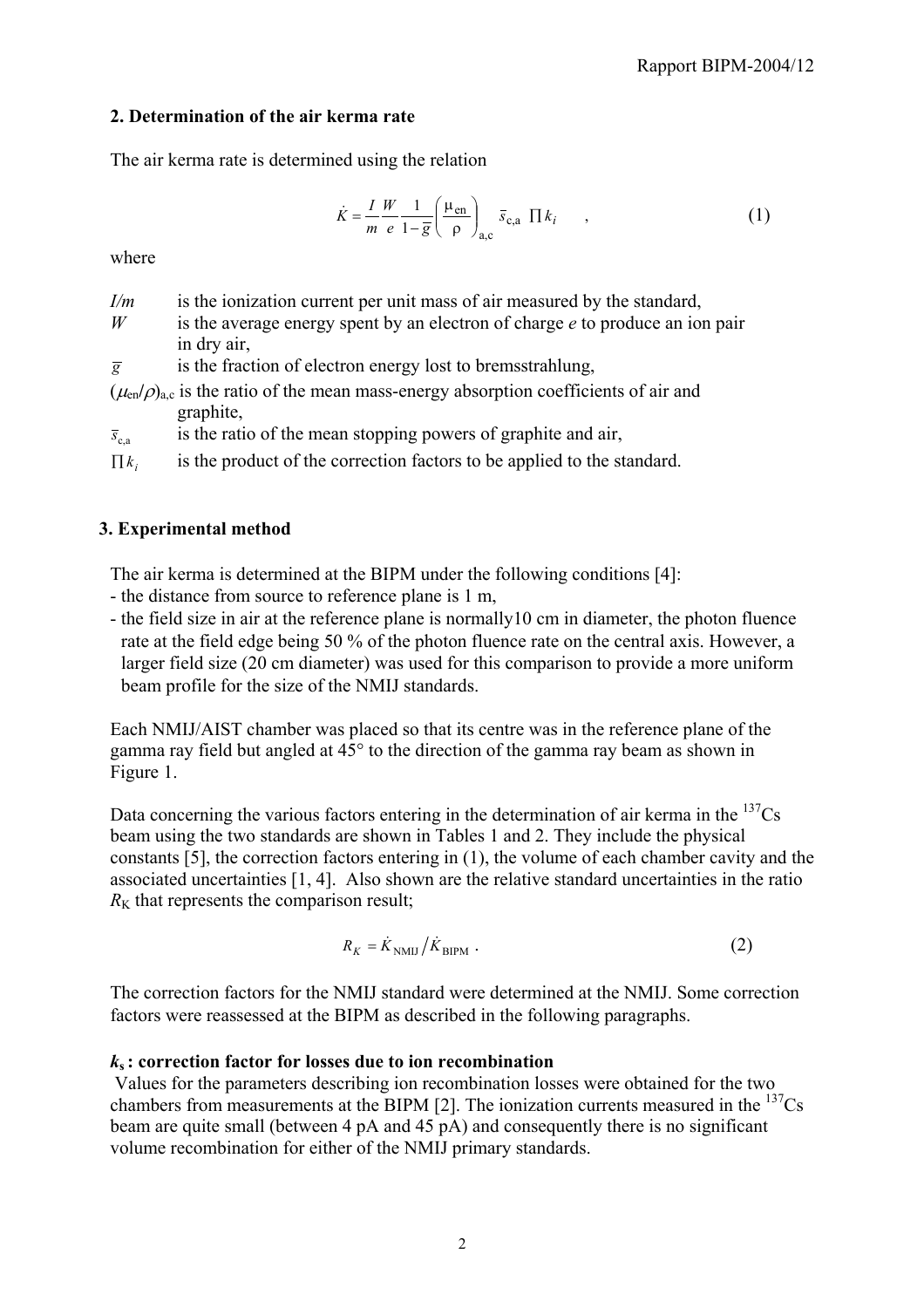

**Figure 1. The NMIJ chamber (C-110G-764) at the reference position in the 137Cs beam, together with a dummy stem (on the right) to measure the stem scatter correction.**

### *k***h: correction factor for humidity**

 The relative humidity for all the measurements at the BIPM was within the range 49 % to 51 %. Although common uncertainties associated with  $k<sub>h</sub>$  are removed in the comparison value, the uncertainty in the reference data used for *k*h gives rise to an uncertainty in the air kerma determination; this is taken to be 0.03 % [6].

### *k***wall: correction factor for wall attenuation and scattering**

Although at the time of the comparison in January 2001, the values for  $k_{\text{wall}}$  were measured by the linear extrapolation method, this method is not recommended [7] and so the values for *k*wall actually used were obtained by the Monte Carlo method, using the EGS4 code [8]. In the calculations, the chamber wall thickness is taken as 2 mm for  $137<sup>2</sup>Cs$  gamma rays. The stem of the chamber was neglected in the calculation for  $k_{wall}$  because the scattering effects of the stem were obtained by measurement and accounted for using the correction factor  $k_{st}$ . The scatter component of the incident gamma ray spectrum was also neglected.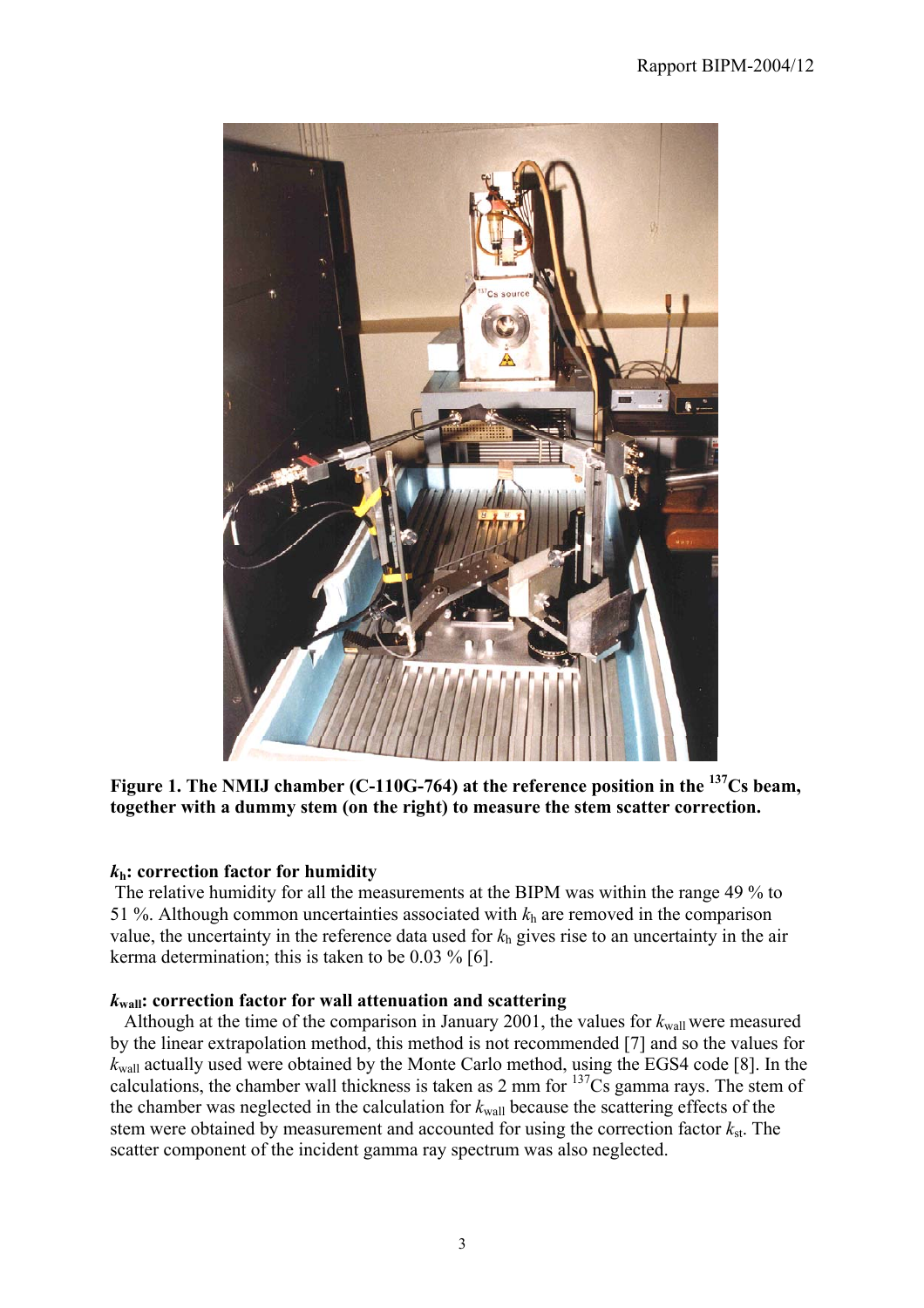|                                 |                                              | <b>BIPM</b><br>values | $S_{\rm i}$                  | $100 \times$ relative<br><sup>(a)</sup> uncertainty<br>$u_i$ | <b>NMIJ</b><br>values<br>C-110G-766 | $\boldsymbol{S}_{1}$ | $100 \times$ relative $(a)$<br>uncertainty<br>$u_i$ | $S_1^+$ | $100 \times$ relative $(a)$<br>uncertainty of $R_K$<br>$u_i$ |
|---------------------------------|----------------------------------------------|-----------------------|------------------------------|--------------------------------------------------------------|-------------------------------------|----------------------|-----------------------------------------------------|---------|--------------------------------------------------------------|
|                                 | <b>Physical constants</b>                    |                       |                              |                                                              |                                     |                      |                                                     |         |                                                              |
|                                 | dry air density / $kg·m^{-3}$ <sup>(b)</sup> | 1.2930                | $\qquad \qquad \blacksquare$ | 0.01                                                         | 1.2930                              |                      | 0.01                                                |         |                                                              |
| $(\mu_{\rm en}/\rho)_{\rm a.c}$ |                                              | 0.9990                |                              | 0.05                                                         | 0.9990                              |                      | 0.05                                                |         |                                                              |
|                                 | stopping power ratio $\overline{s}_{c,a}$    | 1.0104                |                              |                                                              | 1.0104                              |                      |                                                     |         |                                                              |
|                                 | $W/e / (J C^{-1})$                           | 33.97                 |                              | 0.11                                                         | 33.97                               |                      | 0.11                                                |         |                                                              |
|                                 | $\overline{g}$ fraction of energy lost to    | 0.0012                |                              | 0.02                                                         | 0.0012                              |                      | 0.02                                                |         |                                                              |
|                                 | bremsstrahlung                               |                       |                              |                                                              |                                     |                      |                                                     |         |                                                              |
|                                 | <b>Correction factors</b>                    |                       |                              |                                                              |                                     |                      |                                                     |         |                                                              |
| $k_{\rm s}$                     | recombination losses                         | 1.0014                | 0.01                         | 0.01                                                         | 1.0012                              | 0.02                 | 0.01                                                | 0.02    | 0.01                                                         |
| $k_{\rm h}$                     | humidity                                     | 0.9970                |                              | 0.03                                                         | 0.9970                              |                      | 0.03                                                |         |                                                              |
| $k_{\rm st}$                    | stem scattering                              | 0.9998                | 0.01                         | $\blacksquare$                                               | 0.9939                              | 0.01                 | 0.10                                                | 0.01    | 0.10                                                         |
| $k_{\rm att}$                   | wall attenuation                             | 1.0540                | 0.01                         | 0.04                                                         |                                     |                      |                                                     |         |                                                              |
| $k_{\rm sc}$                    | wall scattering                              | 0.9535                | 0.01                         | 0.15                                                         | 1.0192                              | 0.06                 | 0.10                                                | 0.06    | 0.18                                                         |
| $k_{\rm CEP}$                   | mean origin of electrons                     | 0.9972                |                              | 0.01                                                         |                                     |                      |                                                     |         |                                                              |
| $k_{\rm an}$                    | axial non-uniformity                         | 0.9981                | $\blacksquare$               | 0.07                                                         |                                     |                      |                                                     |         |                                                              |
| $k_{\rm rn}$                    | radial non-uniformity <sup>(c)</sup>         | 1.0011                | 0.01                         | 0.03                                                         | 0.9982                              | 0.10                 | 0.05                                                | 0.10    | 0.09                                                         |
| $k_{p}$                         | position                                     | 1.0000                | $\overline{\phantom{a}}$     | 0.01                                                         | 1.0000                              |                      | 0.06                                                |         | 0.06                                                         |
|                                 | Measurement of $I/v\rho$                     |                       |                              |                                                              |                                     |                      |                                                     |         |                                                              |
| $\mathcal{V}$                   | volume $\ / \ \text{cm}^3$                   | 6.8344                | 0.01                         | 0.10                                                         | 62.701                              | 0.01                 | 0.03                                                | 0.01    | 0.10                                                         |
| I                               | ionization current                           |                       | 0.03                         | 0.02                                                         |                                     | 0.05                 | 0.02                                                | 0.06    | 0.03                                                         |
| Uncertainty                     |                                              |                       |                              |                                                              |                                     |                      |                                                     |         |                                                              |
|                                 | quadratic summation                          |                       | 0.04                         | 0.24                                                         |                                     | 0.13                 | 0.21                                                | 0.13    | 0.26                                                         |
|                                 | combined uncertainty                         |                       |                              | 0.24                                                         |                                     |                      | 0.25                                                | 0.29    |                                                              |

#### **Table 1. Physical constants and correction factors entering in the determination of air kerma and their estimated relative standard uncertainties in the BIPM 137Cs beam for NMIJ standard C-110G-766**

(a) Expressed as one standard uncertainty.

*s*<sub>i</sub> represents the relative standard Type A uncertainty, estimated by statistical methods;

 $u_i$  represents the relative standard Type B uncertainty, estimated by other means.

(b) At 101 325 Pa and 273.15 K.

 $<sup>(c)</sup>$  For the 20 cm diameter beam.</sup>

#### *k***st: correction factor for stem scattering**

 For each chamber the ratio was determined of signal currents measured in the BIPM beam with and without a dummy stem placed at the chamber side (Figure 1). However, a dummy stem placed at the end of the chamber fixed in a beam would seem to represent more realistically the effects of the actual stem [2]. Consequently, the correction factor corresponding to this geometry was obtained by measuring the ratios of signal currents with and without the dummy stem in both cases for gamma ray fields at the NMIJ and correcting the measurements made at the BIPM.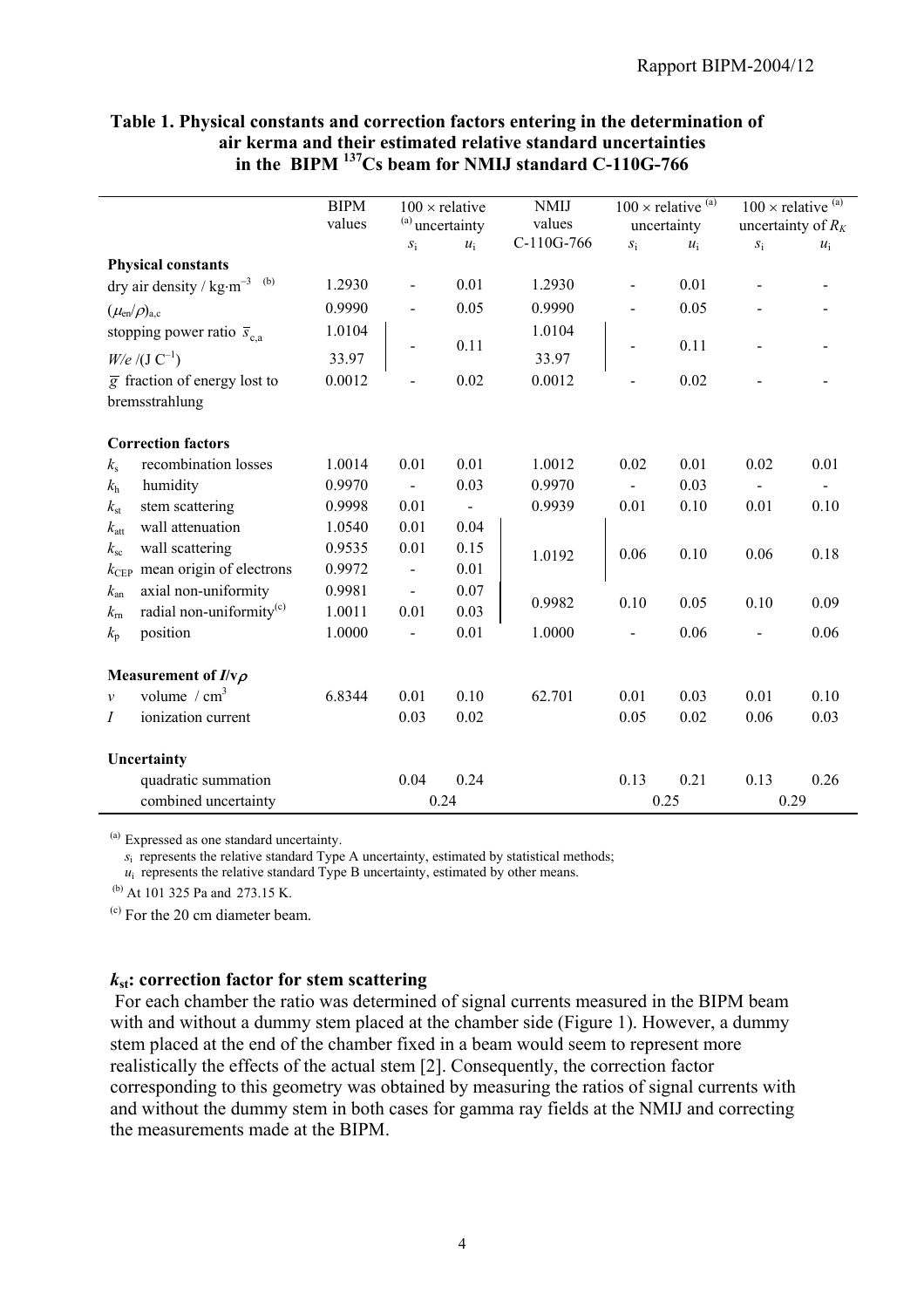|                                      |                                                                | <b>BIPM</b><br>values | $S_1$                        | $100 \times$ relative<br><sup>(a)</sup> uncertainty<br>$u_i$ | <b>NMIJ</b><br>values<br>C-110G-764 | $S_{\rm i}$ | $100 \times$ relative $\overline{^{(a)}}$<br>uncertainty<br>$u_i$ | $S_1^{\cdot}$ | $100 \times$ relative $\overline{^{(a)}}$<br>uncertainty of $R_K$<br>$u_i$ |
|--------------------------------------|----------------------------------------------------------------|-----------------------|------------------------------|--------------------------------------------------------------|-------------------------------------|-------------|-------------------------------------------------------------------|---------------|----------------------------------------------------------------------------|
| <b>Physical constants</b>            |                                                                |                       |                              |                                                              |                                     |             |                                                                   |               |                                                                            |
|                                      | dry air density / $\text{kg}\cdot\text{m}^{-3}$ <sup>(b)</sup> | 1.2930                | $\qquad \qquad \blacksquare$ | 0.01                                                         | 1.2930                              |             | 0.01                                                              |               |                                                                            |
| $(\mu_{\rm en}/\rho)_{\rm a.c}$      |                                                                | 0.9990                |                              | 0.05                                                         | 0.9990                              |             | 0.05                                                              |               |                                                                            |
| stopping power ratio $\bar{s}_{c,a}$ |                                                                | 1.0104                |                              |                                                              | 1.0104                              |             |                                                                   |               |                                                                            |
| $W/e / (J C^{-1})$                   |                                                                | 33.97                 | $\overline{\phantom{a}}$     | 0.11                                                         | 33.97                               |             | 0.11                                                              |               |                                                                            |
| bremsstrahlung                       | $\overline{g}$ fraction of energy lost to                      | 0.00132               |                              | 0.02                                                         | 0.0012                              |             | 0.02                                                              |               |                                                                            |
| <b>Correction factors</b>            |                                                                |                       |                              |                                                              |                                     |             |                                                                   |               |                                                                            |
| $k_{\rm s}$                          | recombination losses                                           | 1.0014                | 0.01                         | 0.01                                                         | 1.0015                              | 0.01        | 0.01                                                              | 0.01          | 0.01                                                                       |
| humidity<br>$k_{\rm h}$              |                                                                | 0.9970                |                              | 0.03                                                         | 0.9970                              |             | 0.03                                                              |               |                                                                            |
| $k_{\rm st}$                         | stem scattering                                                | 0.9998                | 0.01                         | $\overline{\phantom{0}}$                                     | 0.9958                              | 0.01        | 0.10                                                              | 0.01          | 0.10                                                                       |
| $k_{\rm att}$                        | wall attenuation                                               | 1.0540                | 0.01                         | 0.04                                                         |                                     |             |                                                                   |               |                                                                            |
| wall scattering<br>$k_{\rm sc}$      |                                                                | 0.9535                | 0.01                         | 0.15                                                         | 1.0166                              | 0.06        | 0.10                                                              | 0.06          | 0.13                                                                       |
| $k_{\rm CEP}$                        | mean origin of electrons                                       | 0.9972                |                              | 0.01                                                         |                                     |             |                                                                   |               |                                                                            |
| $k_{\rm an}$                         | axial non-uniformity                                           | 0.9981                | $\overline{\phantom{a}}$     | 0.07                                                         | 0.9990                              | 0.06        | 0.05                                                              | 0.06          | 0.09                                                                       |
| $k_{\rm rh}$                         | radial non-uniformity <sup>(c)</sup>                           | 1.0011                | 0.01                         | 0.03                                                         |                                     |             |                                                                   |               |                                                                            |
| position<br>$k_{p}$                  |                                                                |                       |                              |                                                              | 1.0000                              |             | 0.06                                                              |               | 0.06                                                                       |
| Measurement of $I/v\rho$             |                                                                |                       |                              |                                                              |                                     |             |                                                                   |               |                                                                            |
| volume / $cm3$<br>$\mathcal{V}$      |                                                                | 6.8344                | 0.01                         | 0.10                                                         | 6.0547                              | 0.01        | 0.03                                                              | 0.01          | 0.10                                                                       |
| I                                    | ionization current                                             |                       | 0.03                         | 0.02                                                         |                                     | 0.10        | 0.02                                                              | 0.11          | 0.03                                                                       |
| Uncertainty                          |                                                                |                       |                              |                                                              |                                     |             |                                                                   |               |                                                                            |
|                                      | quadratic summation                                            |                       | 0.04                         | 0.24                                                         |                                     | 0.13        | 0.21                                                              | 0.14          | 0.22                                                                       |
|                                      | combined uncertainty                                           |                       |                              | 0.24                                                         |                                     |             | 0.25                                                              |               | 0.26                                                                       |

#### **Table 2. Physical constants and correction factors entering in the determination of air kerma and their estimated relative standard uncertainties in the BIPM 137Cs beam for NMIJ standard C-110G-764**

(a) Expressed as one standard uncertainty.

 *s*i represents the relative standard Type A uncertainty, estimated by statistical methods;

 $u_i$  represents the relative standard Type B uncertainty, estimated by other means.

(b) At 101 325 Pa and 273.15 K.

(c) For the 20 cm diameter beam.

#### *k***nu: correction factor for axial and radial non-uniformity**

Values of  $k_{\text{nu}}$  for the NMIJ chambers are obtained by the Monte Carlo method. The correction is taken as the ratio between the deposition energies in the air of the chamber when it is placed in a uniform parallel gamma ray field and when it is placed 1 m from a gamma ray point source [9]. The gamma ray field of a point source was assumed to have the same radial non-uniformity as the profile measured by the BIPM [3]. The profile was calculated from

$$
F = 1 - 0.00037 \times r^2 - 1.3863E - 7 \times r^3
$$
 (3)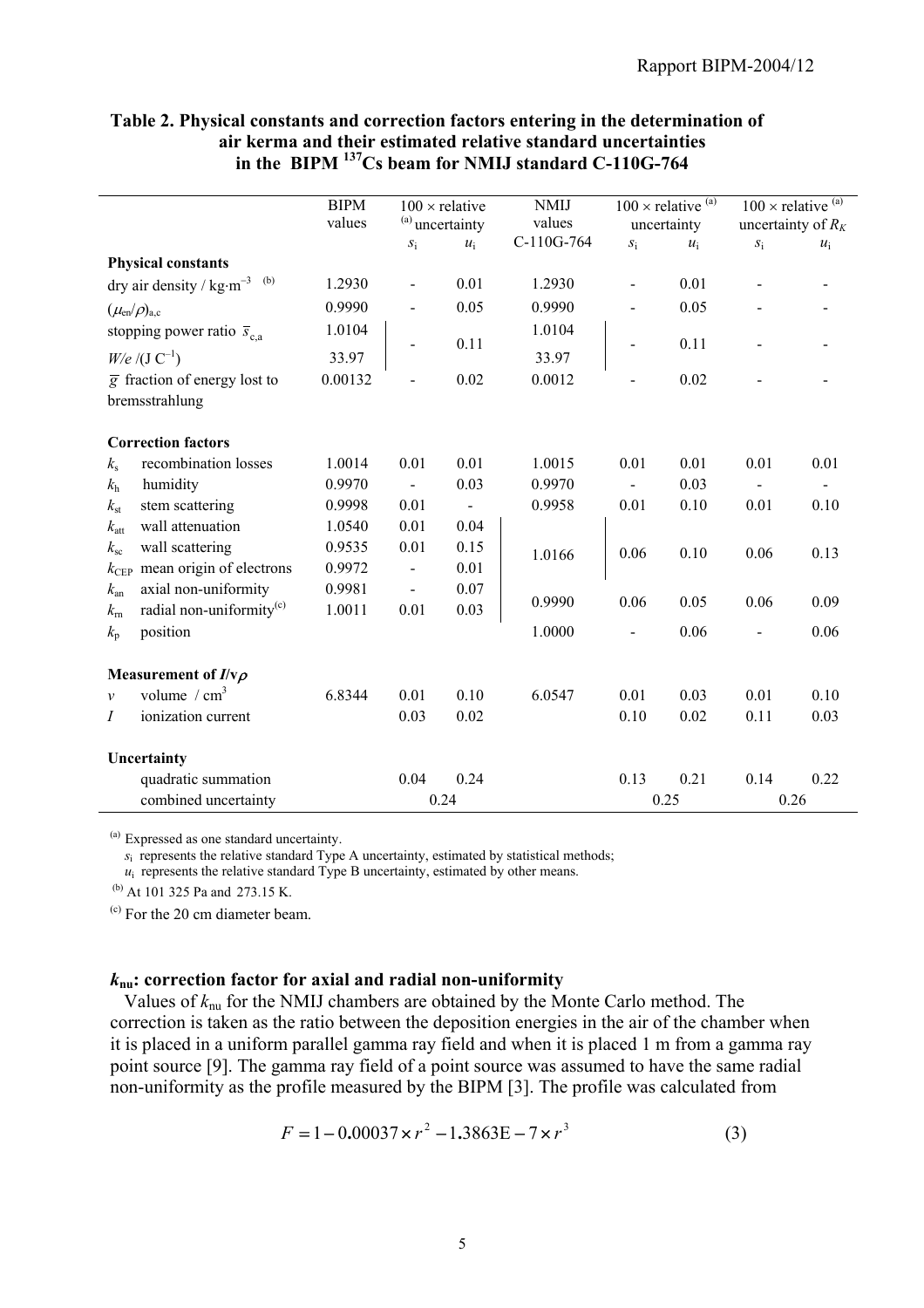where  $F$  is the fluence of gamma rays and  $r$  the radius (cm) from the beam axis on the plane perpendicular to the beam and passing a point 1 m from the gamma ray source [10].

#### *k***p: correction factor for position error**

The correction factor  $k_p$  is included to account for the uncertainty in positioning the NMIJ chambers which, because of the unusual 45° geometry, are more difficult to set up. The value for  $k_p$  was taken to be 1.0000 with a type B relative standard uncertainty estimated to be 0.0006. The value was obtained for 1 m from a gamma ray source assuming that the sum of the position uncertainty in setting the chamber for measurement and that of the mark for the centre of the chamber was 0.3 mm.

### **4. Comparison results**

The result of the comparison  $R_K = \dot{K}_{\text{NMI}} / \dot{K}_{\text{BIPM}}$  is given in Table 3. Four independent measurements were made over ten days using the NMIJ standards. The relative combined uncertainty associated with the measurements for each standard is better than  $10^{-3}$ . The  $\dot{K}_{\text{BIPM}}$ value of 19.311 ( $s = 0.001$ )  $\mu$ Gy⋅s<sup>-1</sup> is the mean of measurements that were performed over a period of several months before and after the present comparison. The ratio of the values of the air kerma rate determined by the NMIJ and the BIPM standards is 1.0005 with a relative combined standard uncertainty,  $u_c$  of 0.0028. Some of the uncertainties in  $\dot{K}$  which appear in both the BIPM and the NMIJ determinations (such as air density,  $W/e$ ,  $\mu_{en}/\rho$ ,  $\bar{g}$ ,  $\bar{s}_{cs}$  and  $k_h$ ) cancel when evaluating the uncertainty of  $R_K$ , as shown in Tables 1 and 2.

| Table 3. Results of the NMIJ-BIPM comparison of primary standards of air kerma |  |  |
|--------------------------------------------------------------------------------|--|--|
|                                                                                |  |  |

| Standard C-110G | $INMIJ$ / pA        | $\dot{K}_{\text{NMI}}^{(1)}/\text{mGy·s}^{-1}$ | $R_K$      | $u_{c}$ |
|-----------------|---------------------|------------------------------------------------|------------|---------|
| 766             | 45.150 <sub>7</sub> | $19.297$ <sub>9</sub>                          | $0.9993_2$ | 0.0029  |
| 764             | $4.3685_2$          | $19.344_3$                                     | $1.0017_2$ | 0.0026  |

<sup>(1)</sup> The  $\dot{K}$  values measured at the BIPM refer to an evacuated path length between source and standard and are given at the reference date of 2001-01-01, 0h UT where the half life of  $137Cs$  is taken as 11 050 days  $(u = 40 \text{ days})$  [11].

## **5. Discussion regarding**  $k_{\text{wall}}$  **effects**

A detailed discussion of the determination of the effects of the walls of cylindrical cavity chambers is given in [2].

The present comparison with the NMIJ used two cylindrical ionization chambers with different sizes. In calculating  $k_{\text{wall}}$  and  $k_{\text{nu}}$ , the gamma ray field is assumed to have no scattered radiation and the dependence of the mass energy absorption ratio and stopping power ratio on the size of the chamber is not taken into account. The difference in the air kerma rate determination between the two NMIJ primary standards is  $2.4 \times 10^{-3}$  in relative terms. This difference, although within the comparison uncertainties, is greater than was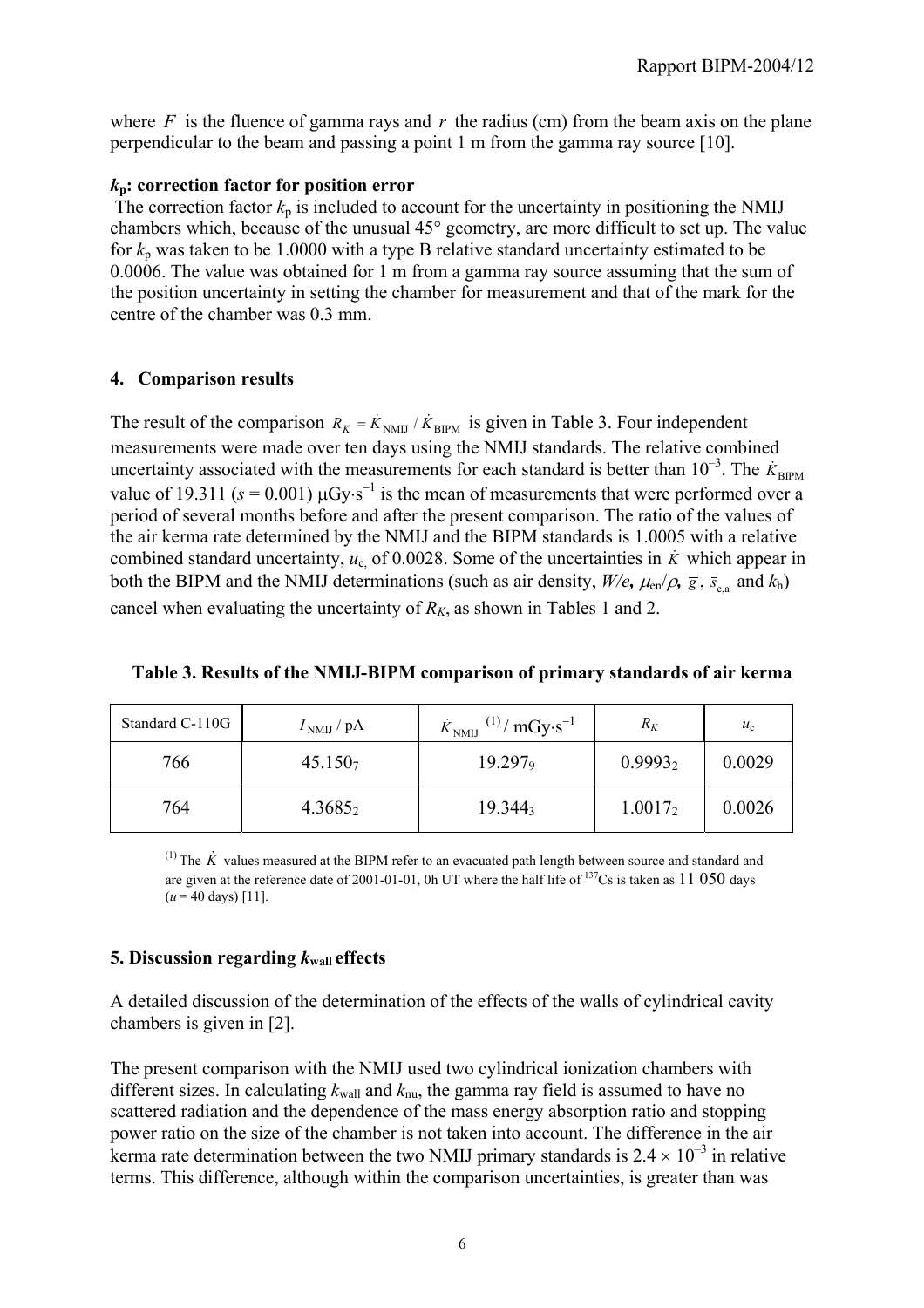obtained in the  ${}^{60}$ Co comparison undertaken at the same time [2] and may indicate some inconsistencies in the calculated values for  $k_{wall}$  for the two chambers. At the NMIJ/AIST, the <sup>137</sup>Cs air kerma standard has been disseminated on the basis of the calculated correction factors  $k_{\text{wall}}$  rather than measured values since April 2002.

Several other NMIs have also changed their method of  $k_{wall}$  determination, using Monte Carlo calculations, and each NMI has declared these results. The NMIs concerned are the OMH (Hungary) [12], the PTB (Germany) [13] and the ENEA-INMRI (Italy) [14]. The BIPM is also reviewing its experimental and calculated results for the wall correction of its primary standard to verify the international standard of air kerma. Any future new result will need to be approved and implemented at a date to be confirmed by the Consultative Committee for Ionizing Radiation (CCRI)

### **7. Conclusion**

The comparison result for the NMIJ standard for air kerma in  $137Cs$  gamma radiation is  $R_K$  = 1.0005 ( $u_c$  = 0.0028). The results for all the NMIs are shown in Figure 2 where some differences between the NMIs can be attributed to the method of correction for the wall effect. The standard deviation of the six published international comparison results is  $1.8 \times 10^{-3}$  with a mean value currently of 1.0003. The uncertainties in the figure are standard uncertainties.

The comparisons of air kerma standards in  $137Cs$  gamma radiation have been designated as key comparisons with the nomenclature BIPM.RI(I)-K5 by the CCRI. These results will in the future be used as the basis of the entries in Appendix B of the KCDB set up under the Mutual Recognition Arrangement [15]. Some NMIs that are still using experimental extrapolation methods to determine wall correction factors will need to check their factors, using various Monte Carlo codes or other methods, before this can be achieved.



**Figure 2 International comparison of air kerma standards in <sup>137</sup> Cs** γ **radiation**

All values for each laboratory